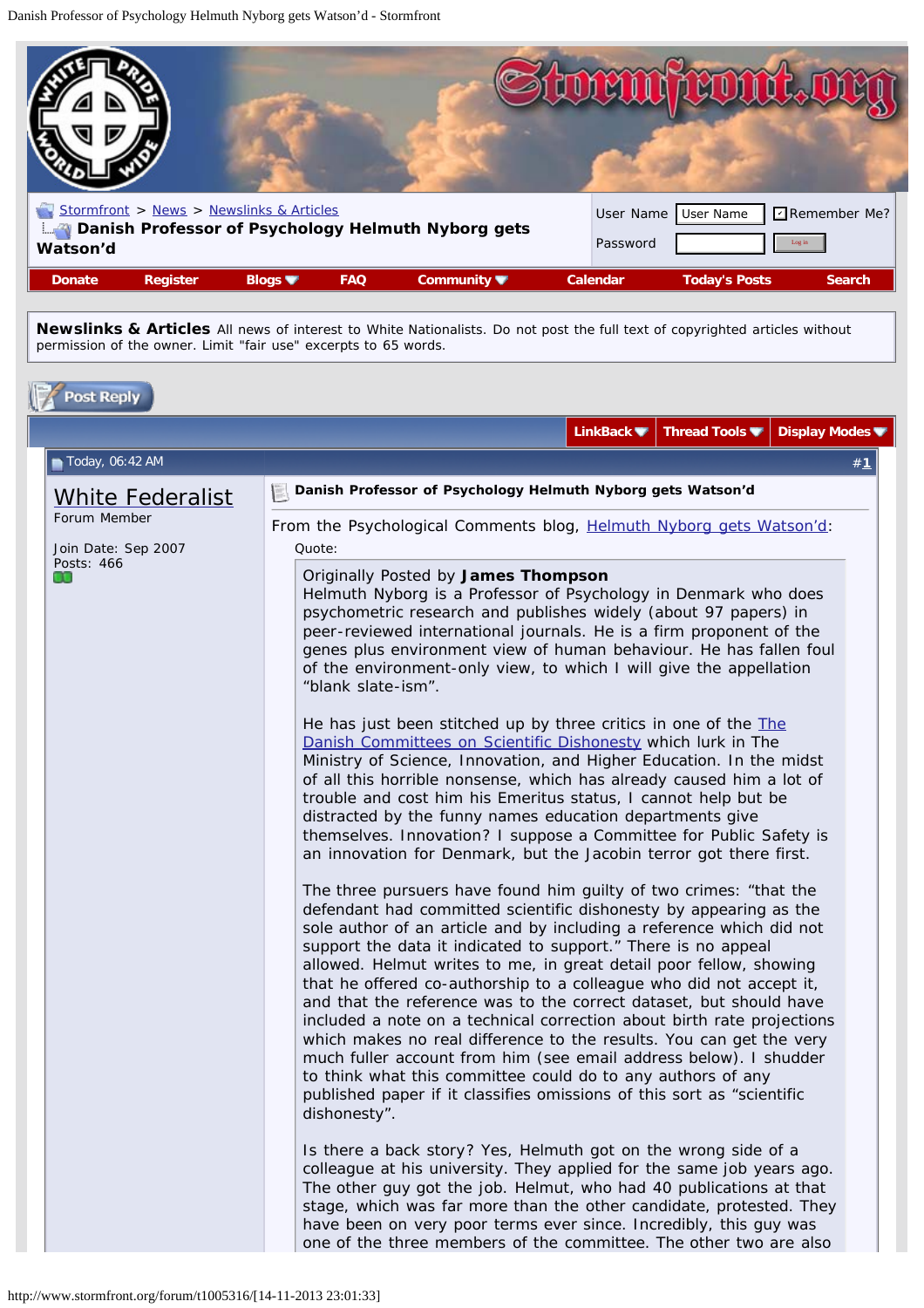<span id="page-1-0"></span>*on public record as being hostile to him. Publication rates for two of them are 0 and 0, and 32 for the other one, so he is hardly up against stellar scholars.* 

*More of a back story? Helmuth thinks we are going to the dogs in a hand cart, and that we are showing dysgenic fertility in the sense of reverse Darwinian selection. All this is possible, and the impact on nations depends on assumptions about birth rates and intelligence in the next decades, but it is not a popular story in some quarters.* 

*[...]*

This hasn't really reached the English press, though it has been reported in [Danish outlets](http://translate.google.com/translate?hl=en&sl=auto&tl=en&u=http%3A%2F%2Fpolitiken.dk%2Fvidenskab%2FECE2119039%2Fhelmuth-nyborg-doemt-som-forskningsfusker%2F) in a typically slanted way.

I've been following [Nyborg's work](http://www.helmuthnyborg.dk/) for a while now, and it has always been top-notch. The festschrift's he edited dedicated to **Hans Eysenck** (PDF) and [Arthur Jensen](http://emilkirkegaard.dk/en/wp-content/uploads/Helmuth_Nyborg_The_Scientific_Study_of_General_IBookos.org_.pdf) (PDF) are especially worth reading. There is also a soon-tobe-released [festschrift dedicated to Richard Lynn](http://www.ulsterinstitute.org/) he also edited.



Today, 07:12 AM #**[2](#page-2-0)**

 $\bullet$ 

*[WhiteRights](http://www.stormfront.org/forum/member.php?u=44704)* ["Friend of Stormfront"](http://www.stormfront.org/forum/t204019/#post1852112) [Sustaining Member](http://www.stormfront.org/forum/t204019/#post1852112)

EUR<del>O</del> **Protecting** heritage and ur rights!

Join Date: Jun 2004 Posts: 50,398 **. . . . . . . . . . . .** 

**Re: Danish Professor of Psychology Helmuth Nyborg gets Watson'd**

There are identical twin studies where they've been separated at birth.

As long as the twins got reasonably decent White parents, the twins had an amazing number of similarities, which must be due to genetics.

In other words, genes are the dominant factor in determining how someone turns out with the environment being secondary.

Quote:

*[Identical twins](http://www.google.com/url?sa=t&rct=j&q=&esrc=s&source=web&cd=3&cad=rja&sqi=2&ved=0CEkQFjAC&url=http%3A%2F%2Flornareiko.wordpress.com%2F2009%2F10%2F08%2Fidentical-twins-who-were-separated-at-birth-what-are-they-like%2F&ei=SK-EUsjzM4KBiALUqYHwAQ&usg=AFQjCNG4k2XQc6JSOGtkQJMpfDjYGH30-Q&sig2=aRuOFS4i_5XXm5E_Byr_Rg&bvm=bv.56343320,d.cGE)* **[who were](http://www.google.com/url?sa=t&rct=j&q=&esrc=s&source=web&cd=3&cad=rja&sqi=2&ved=0CEkQFjAC&url=http%3A%2F%2Flornareiko.wordpress.com%2F2009%2F10%2F08%2Fidentical-twins-who-were-separated-at-birth-what-are-they-like%2F&ei=SK-EUsjzM4KBiALUqYHwAQ&usg=AFQjCNG4k2XQc6JSOGtkQJMpfDjYGH30-Q&sig2=aRuOFS4i_5XXm5E_Byr_Rg&bvm=bv.56343320,d.cGE)** *[separated at birth](http://www.google.com/url?sa=t&rct=j&q=&esrc=s&source=web&cd=3&cad=rja&sqi=2&ved=0CEkQFjAC&url=http%3A%2F%2Flornareiko.wordpress.com%2F2009%2F10%2F08%2Fidentical-twins-who-were-separated-at-birth-what-are-they-like%2F&ei=SK-EUsjzM4KBiALUqYHwAQ&usg=AFQjCNG4k2XQc6JSOGtkQJMpfDjYGH30-Q&sig2=aRuOFS4i_5XXm5E_Byr_Rg&bvm=bv.56343320,d.cGE)***[: Amazing similarities](http://www.google.com/url?sa=t&rct=j&q=&esrc=s&source=web&cd=3&cad=rja&sqi=2&ved=0CEkQFjAC&url=http%3A%2F%2Flornareiko.wordpress.com%2F2009%2F10%2F08%2Fidentical-twins-who-were-separated-at-birth-what-are-they-like%2F&ei=SK-EUsjzM4KBiALUqYHwAQ&usg=AFQjCNG4k2XQc6JSOGtkQJMpfDjYGH30-Q&sig2=aRuOFS4i_5XXm5E_Byr_Rg&bvm=bv.56343320,d.cGE) [...](http://www.google.com/url?sa=t&rct=j&q=&esrc=s&source=web&cd=3&cad=rja&sqi=2&ved=0CEkQFjAC&url=http%3A%2F%2Flornareiko.wordpress.com%2F2009%2F10%2F08%2Fidentical-twins-who-were-separated-at-birth-what-are-they-like%2F&ei=SK-EUsjzM4KBiALUqYHwAQ&usg=AFQjCNG4k2XQc6JSOGtkQJMpfDjYGH30-Q&sig2=aRuOFS4i_5XXm5E_Byr_Rg&bvm=bv.56343320,d.cGE)**

lornareiko.wordpress.com/.../**identical**-**twins**-who-were-**separated-atbirth**...

Oct 8, 2009 - *Identical twins* who were *separated at birth*: Amazing similarities **...** and there are forces which move to stop the *studies* that go in that direction.

*In the most widely publicized study of this type, launched in 1979, University of Minnesota psychologist Thomas Bouchard and his colleagues have chronicled the fates of about 60 pairs of identical twins raised separately. Some of the pairs had scarcely met before Bouchard contacted them, and yet the behaviors and personalities and social attitudes they displayed in lengthy batteries of tests were often remarkably alike.*

*The first pair Bouchard met, James Arthur Springer and James Edward Lewis, had just been reunited at age 39 after being given up by their mother and separately adopted as 1-month-olds. Springer and Lewis, both Ohioans, found they had each married and divorced a woman named Linda and remarried a Betty. They shared interests in mechanical drawing and carpentry; their favorite school subject had been math, their least favorite, spelling. They smoked and drank the same amount and got headaches at the same time of day.*

*[Another source](http://somethinamazing.blogspot.com/2009/04/10-most-fascinating-twin-stories-you.html) says:*

*The twin boys were separated at birth, being adopted by different families.*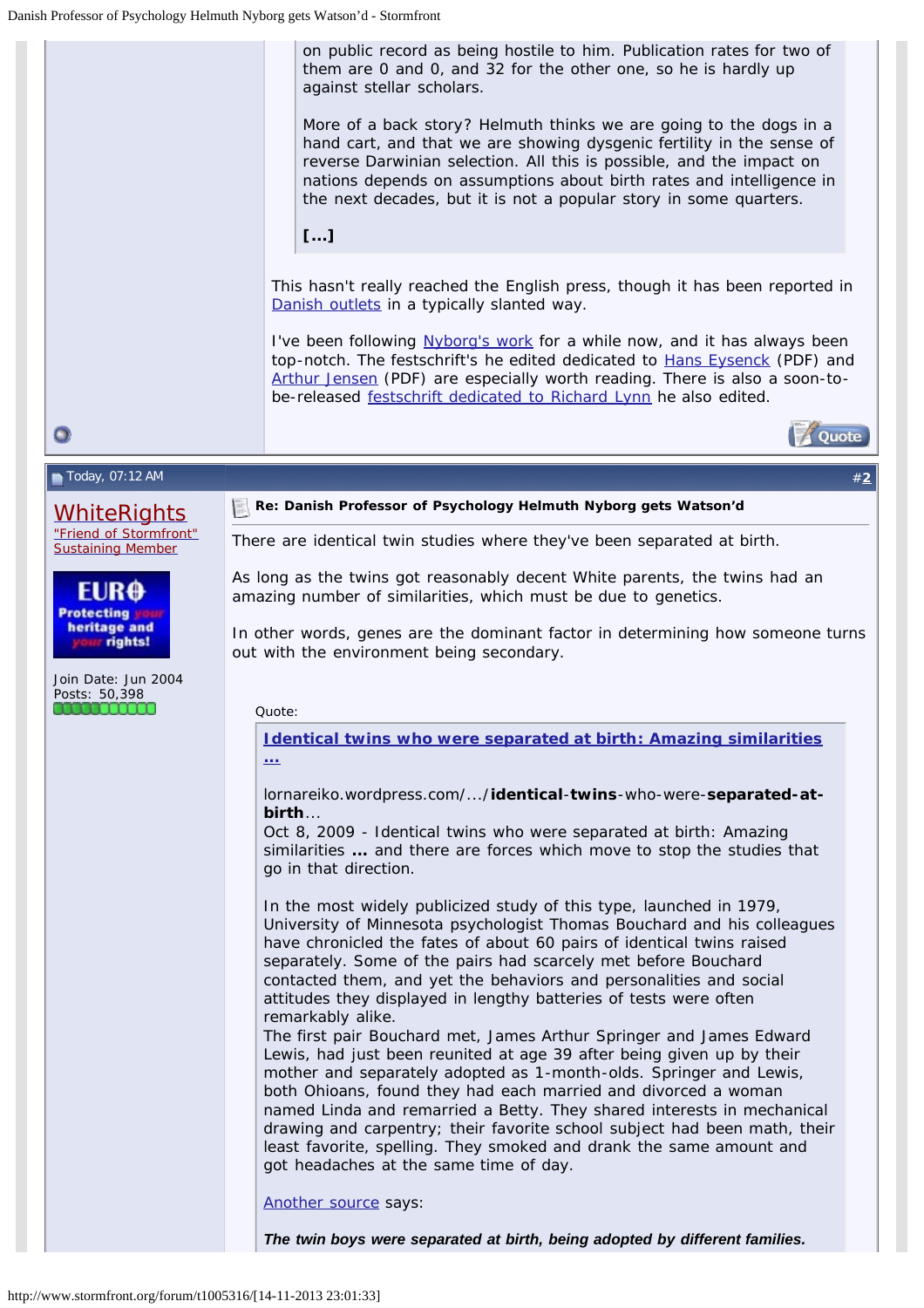<span id="page-2-0"></span>*Unknown to each other, both families named the boys Jim. And here the coincidences just begun. Both James grew up not even knowing of the other, yet both sought law-enforcement training, both had abilities in mechanical drawing and carpentry, and each had married women named Linda. They both had sons whom one named James Alan and the other named James Allan. The twin brothers also divorced their wives and married other women – both named Betty. And they both owned dogs which they named Toy. Jim Lewis and Jim Springer finally met in February 9, 1979 after 39 years of being separated.* 

......

\_\_\_\_\_\_\_\_\_\_\_\_\_\_\_\_\_\_

**Check out what someone who remembers young Barack Obama has to say about him:** <http://www.youtube.com/watch?v=Uy2K5SIuK2E>



**Feel free to use our articles on your website: [http://prowhiteparty.wordpress.com](http://prowhiteparty.wordpress.com/)**



## $\blacksquare$  Today, 10:22 AM  $\qquad$   $\qquad$   $\qquad$   $\qquad$   $\qquad$   $\qquad$   $\qquad$   $\qquad$   $\qquad$   $\qquad$   $\qquad$   $\qquad$   $\qquad$   $\qquad$   $\qquad$   $\qquad$   $\qquad$   $\qquad$   $\qquad$   $\qquad$   $\qquad$   $\qquad$   $\qquad$   $\qquad$   $\qquad$   $\qquad$   $\qquad$   $\qquad$   $\qquad$   $\qquad$   $\qquad$   $\qquad$   $\qquad$

 $\bullet$ 

## [White Federalist](http://www.stormfront.org/forum/member.php?u=131233) Forum Member

Join Date: Sep 2007 Posts: 466

## **Re: Danish Professor of Psychology Helmuth Nyborg gets Watson'd**

More from Psychological Comments, [My letter to Scientific Dishonesty](http://drjamesthompson.blogspot.com/2013/11/my-letter-to-scientific-dishonesty.html) [Minister:](http://drjamesthompson.blogspot.com/2013/11/my-letter-to-scientific-dishonesty.html)

Quote:

Originally Posted by **James Thompson** *Dear Minister Morten Østergaard*

*I write to you in some alarm, hearing that in Denmark there is a procedure in which your Ministry establishes committees which judge whether a researcher is behaving in a scientifically proper manner, and that these committees may demand the recall of published papers.* 

*The usual practice is to debate these matters in scientific journals, in*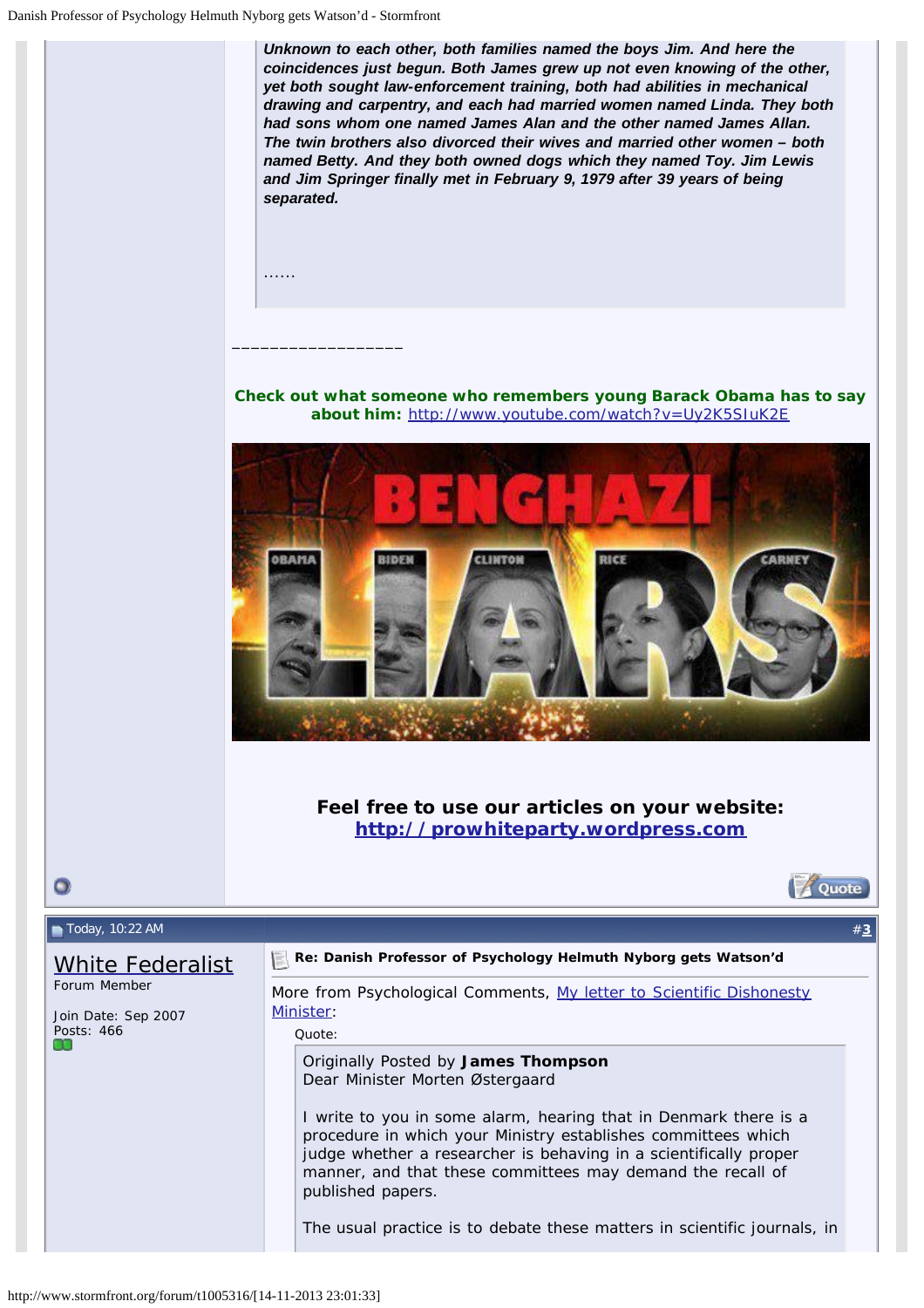<span id="page-3-0"></span>

| which critics make their points and the author can make their           |
|-------------------------------------------------------------------------|
| replies. As part of this process authors may alter their views, correct |
| errors, and provide further explanations and data. Critics may          |
| concede that they have misunderstood a point, may alter their           |
| criticisms, or may reserve judgment until the finding has been          |
| replicated. This may require many exchanges of views, many              |
| publications, and many years. As part of this process other             |
| researchers gradually come to their own conclusions as to which         |
| findings can be relied upon. Typically, arguments about major issues    |
| in social science may last for decades.                                 |
|                                                                         |

*It is unusual in academic circles for one scholar to accuse another of scientific dishonesty. There is a strong preference for testing one argument against another, and assessing the arguments without attacking the person. When much of what we research is uncertain and subject to different interpretations we need to be respectful of different opinions, particularly when those opinions are opposed to our own preferences and beliefs. We want scientific debates, not religious ones.* 

*Sadly, there are occasions when a researcher fabricates results. When this is suspected then a most careful academic enquiry is carried out, excluding any persons who are known to be involved in arguments with the scholar, and with the accused person being given every opportunity to explain themselves. It is usual for them to have legal representation, and a right of appeal if they can find procedural or evidential flaws in the decision. If such fundamental dishonesty is proved then it is usual for the Journal to withdraw the paper. Their University or Institution may then decide to take disciplinary action against the dishonest author.* 

*In summary, both Journals and Universities have procedures to deal with the rare cases of scientific dishonesty.* 

*Appointing a Committee in a national Ministry seems an unwise and potentially dangerous precedent. Ministers will have to ensure that they appoint experts of very high standing in the very many fields of academic endeavor for which there are scientific journals. That will not be an easy task for any national Ministry since research is now international, and many fields of research are extremely specialized. There is also the problem of ensuring that the committee members are not compromised by prior disagreements and conflicts. Journals usually draw upon an editorial board and a set of agreed reviewers, setting aside any who are known to have an adversarial history as regards the scholar in question. The accused person must have legal representation, and there must be recourse to appeal for procedural and evidential shortcomings.* 

*[...]*

l, **Quote Post Reply BookmarksORD** [Digg](http://digg.com/submit?phrase=2&url=http%3A%2F%2Fwww.stormfront.org%2Fforum%2Ft1005316%2F&title=Danish+Professor+of+Psychology+Helmuth+Nyborg+gets+Watson%92d) [del.icio.us](http://del.icio.us/post?url=http%3A%2F%2Fwww.stormfront.org%2Fforum%2Ft1005316%2F&title=Danish+Professor+of+Psychology+Helmuth+Nyborg+gets+Watson%92d) [StumbleUpon](http://www.stumbleupon.com/submit?url=http%3A%2F%2Fwww.stormfront.org%2Fforum%2Ft1005316%2F&title=Danish+Professor+of+Psychology+Helmuth+Nyborg+gets+Watson%92d) [Google](http://www.google.com/bookmarks/mark?op=edit&output=popup&bkmk=http%3A%2F%2Fwww.stormfront.org%2Fforum%2Ft1005316%2F&title=Danish+Professor+of+Psychology+Helmuth+Nyborg+gets+Watson%92d)